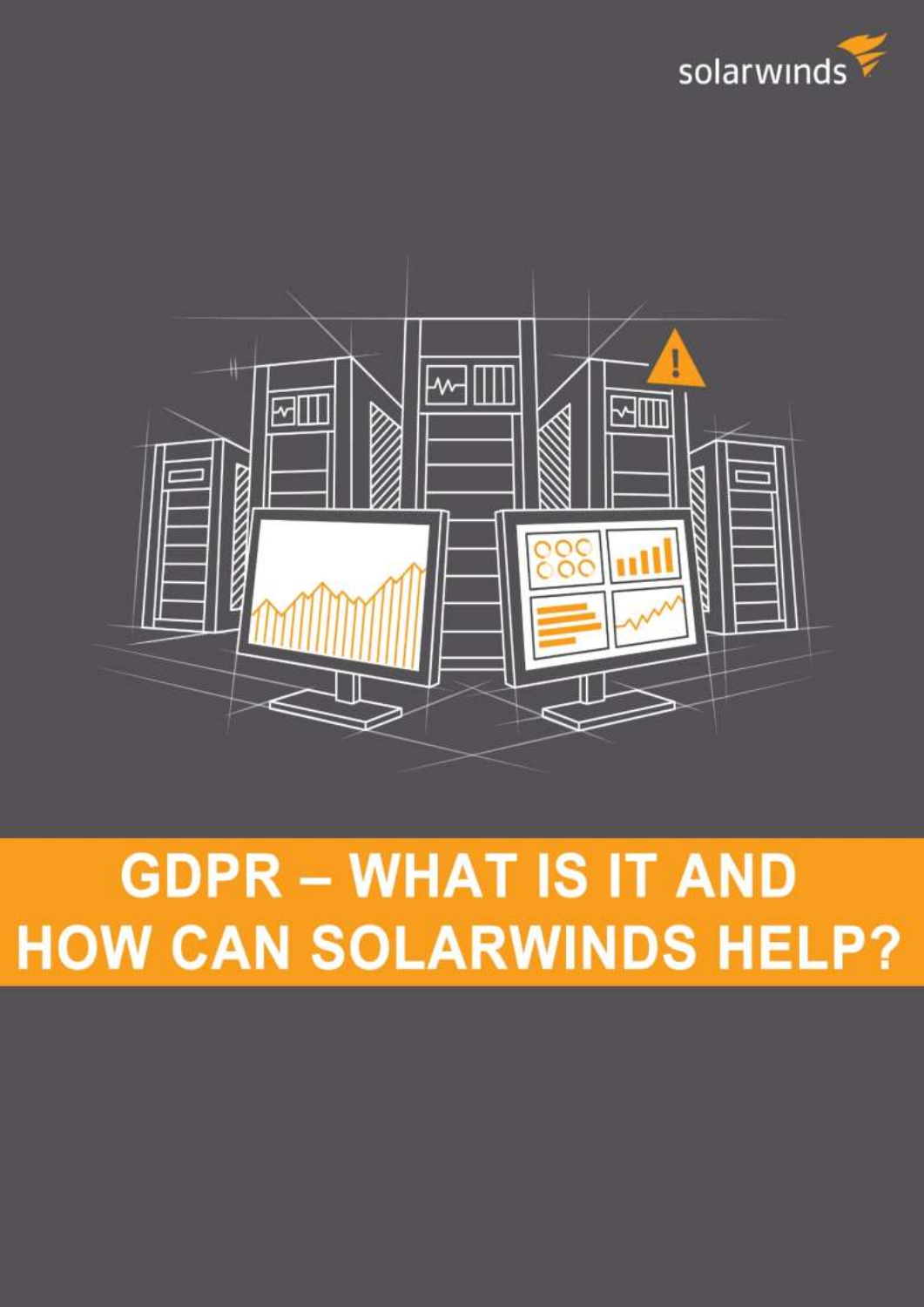If your organization is based in the EU, or provide goods or services to the EU, you've probably heard a lot about the [General Data Protection Regulation \(GDPR\)](http://eur-lex.europa.eu/LexUriServ/LexUriServ.do?uri=CELEX:31995L0046:en:HTML) compliance lately. In this post, I'd like to educate the THWACK® community on some of the GDPR requirements and how SolarWinds products such as Log & Event Manager (LEM) can assist with GDPR compliance.

#### **WHY THE NEED FOR GDPR?**

In December 2015, the EU announced that the GDPR was being implemented in place of the [Data Protection Directive \(DPD\),](http://eur-lex.europa.eu/LexUriServ/LexUriServ.do?uri=CELEX:31995L0046:en:HTML) the current EU data laws. The DPD was first established over 20 years ago, but it has not kept up with the seismic changes in information technology and is no longer sufficient for today's technologies and threats. The shortcomings of the DPD have become apparent and the EU saw the need to replace it.

# **THE SHIFT FROM DIRECTIVE TO REGULATION**

A defining change which comes with the launch of GDPR is a shift from a directive to a regulation. DPD was a directive, meaning a set of rules issued to member states, but each country can interpret and implement the rules differently. GDPR is a regulation, which requires countries to implement the regulation without any scope for varying interpretations. It removes any ambiguities on organizations' data protection responsibilities. GDPR paves the way for data privacy as a fundamental right for EU citizens. The implementation deadline for the regulation is May 25, 2018, so organizations are certainly against the clock to implement the necessary policies, procedures, and systems to ensure they are compliant.

# **WHAT EXACTLY IS PERSONAL DATA?**

GDPR defines a very broad spectrum of personal data. Personal data is no longer limited to information such as name, email, address, phone number, etc. GDPR also classifies online identifiers such as IP addresses, web cookies, and unique device identifiers such as personal data. Even pseudonymous data is included. This is personal data which has been technically modified in some way, such as hashed or encrypted. Worth noting that the rules are slightly relaxed for data that is pseudonymized, which provides an incentive for organizations to encrypt or hash their data. GDPR defines personal data as "data revealing racial or ethnic origin, political opinions, religious or philosophical beliefs, or trade-union membership, and the processing of genetic data, biometric data for the purpose of uniquely identifying a natural person, data concerning health, or data concerning a natural person's \*\*\* life or sexual orientation." [\(GDPR Article 9, page 124\)](http://data.consilium.europa.eu/doc/document/ST-5419-2016-INIT/en/pdf)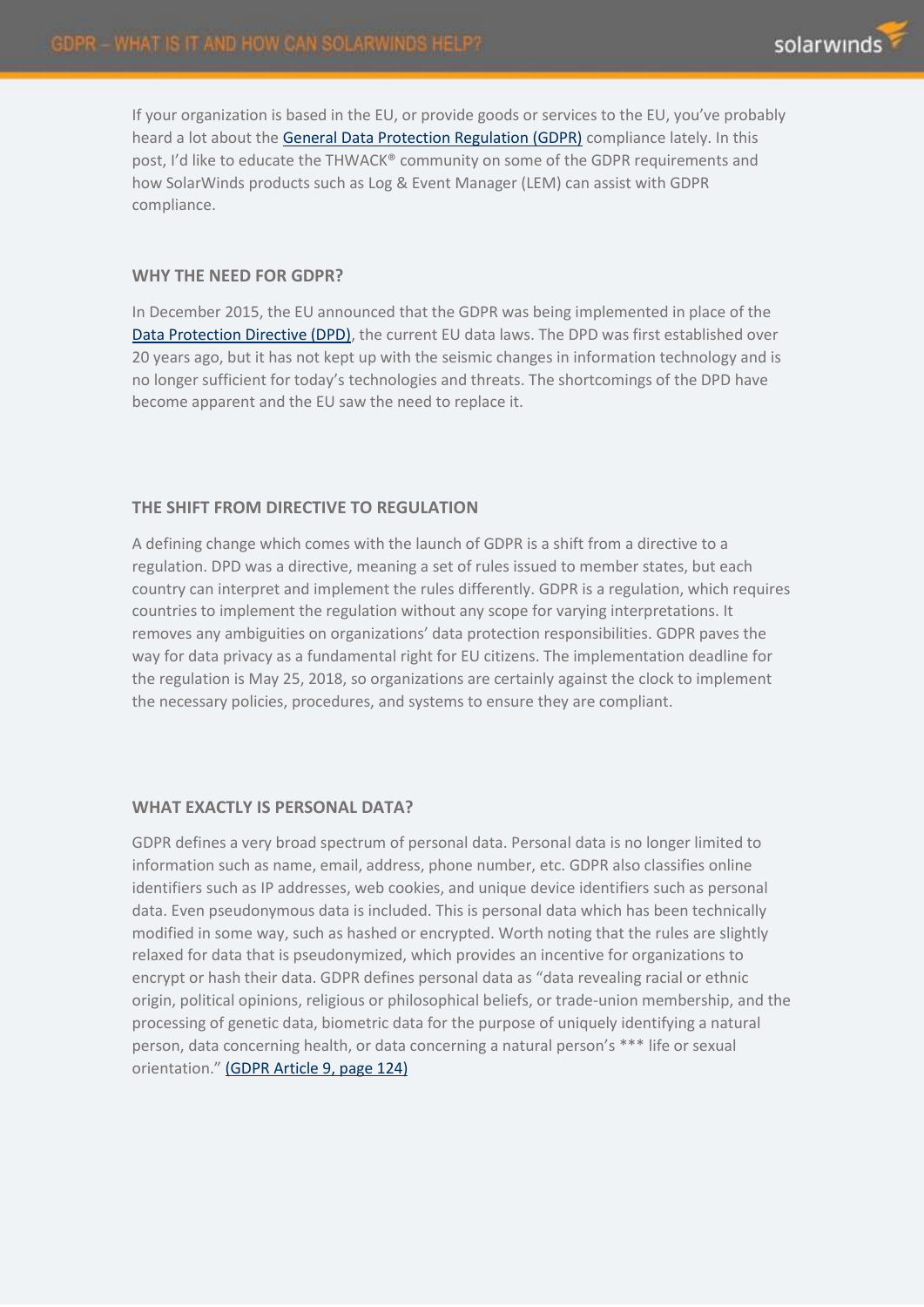#### **MY ORGANIZATION IS NOT BASED IN THE EU—WHY SHOULD I CARE ABOUT GDPR?**

Although it is an EU regulation, it is not limited to the EU. GDPR will affect organizations on a global scale. The regulation will apply to any organization that offers goods or services to EU citizens. If a company based outside the EU is storing, managing, or processing personal data belonging to EU citizens, they will need to ensure GDPR compliance [\(GDPR Article 3, page 110\)](http://data.consilium.europa.eu/doc/document/ST-5419-2016-INIT/en/pdf). According to a recent [PwC study,](https://www.pwc.com/us/en/increasing-it-effectiveness/publications/assets/pwc-gdpr-series-pulse-survey.pdf) a staggering 92% of US multinational companies have listed GDPR compliance as data-privacy priority. A significant percentage of those organization plan to spend \$1 million or more on GDPR.

# **DATA CONTROLLERS VS. DATA PROCESSORS**

**Controller** – "The natural or legal person, public authority, agency, or other body which, alone or jointly with others, determines the purposes and means of the processing of personal data."

**Processor** – "A natural or legal person, public authority, agency, or other body which processes personal data on behalf of the controller." ([Article 4, GDPR page 112\)](http://data.consilium.europa.eu/doc/document/ST-5419-2016-INIT/en/pdf)

Under the DPD, data processers had very little responsibilities to company, whereas GDPR places joint responsibility for both data controllers and data processors to comply with the regulation. As an example, if an organization (controller) outsources its payroll to an external payroll company (processor), even though the payroll company is managing and storing data on behalf of the controller, they are now required to comply with GDPR. This will impact controllers and processors alike. Controllers will have to conduct reviews to ensure their processors have a framework in place to comply with GDPR. Processors will have to ensure they are compliant.

# **DATA BREACH NOTIFICATION – [GDPR ARTICLE 33 \(PAGE 53\)](http://data.consilium.europa.eu/doc/document/ST-5419-2016-INIT/en/pdf)**

The Data Protection Directive didn't require organizations to notify authorities of any data breaches. GDPR defines a personal data breach as the "accidental or unlawful destruction, loss, alteration, unauthorized disclosure of, or access to personal data transmitted, stored, or otherwise processed." It's worth remembering that personal data now includes IP addresses, web cookies, unique devices identifiers, and more. The GDPR also now requires organizations (or controllers, as they are known in GDPR) to report data breaches within 72 hours. If this deadline is not met, you will have to explain the reasons for the delay. If you are a data processor, you must report the breach to the controller. The controller then notifies the "supervisory authority." Data subjects must also be informed when a breach poses a high risk to their rights and freedoms. However, if the controller had implemented protection measures such as encryption on the data, then the data subject's rights and freedoms are unlikely to be at risk.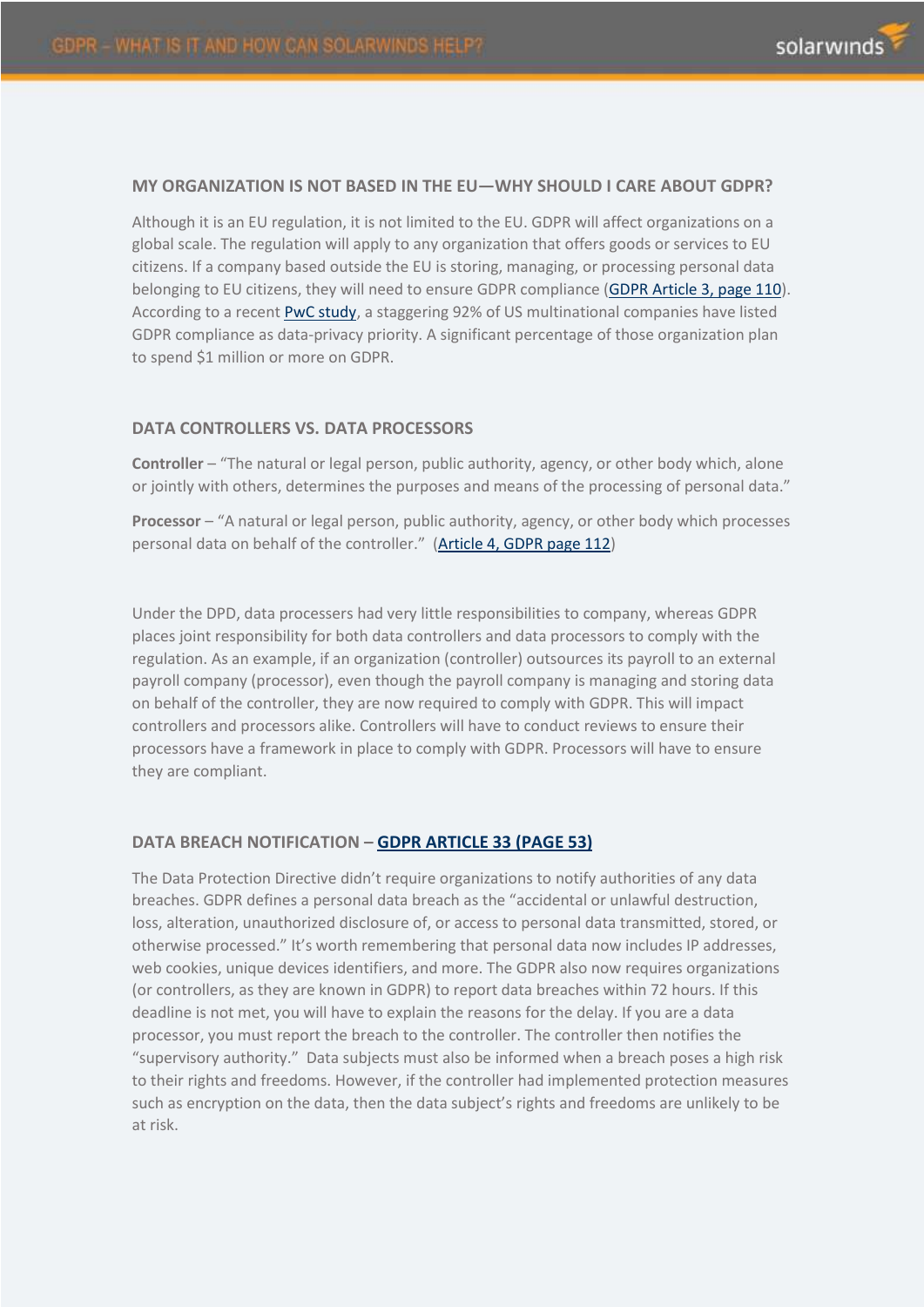

#### **INDIVIDUAL RIGHTS**

GDPR provides EU citizens with increase personal data rights. Just some of these individual rights include Consent [\(Article 7\)](http://data.consilium.europa.eu/doc/document/ST-5419-2016-INIT/en/pdf), Right to Erasure [\(Article 17\)](http://data.consilium.europa.eu/doc/document/ST-5419-2016-INIT/en/pdf), and Data Portability [\(Article 20\)](http://data.consilium.europa.eu/doc/document/ST-5419-2016-INIT/en/pdf).

Organizations will require consent when collecting personal data of EU citizens. The type of data and retention period will need to be stated in plain language that citizens can clearly understand. Data controllers will be required to prove that consent has been provided by the subject.

Individuals also have the right to erasure, meaning subjects can request controllers to delete all information about them, provided the controller has no reason to further process the data. There are exceptions if the data is used for legal obligations—for example, financial institutions are legally obliged to retain data for a certain period of time. If a data controller has shared personal data with third parties, the onus is on the controller to inform those third parties of the data subjects request to erase the data.

Data Portability allows data subjects to receive the personal data they provided to a data controller in a structured, "machine-readable" format. This portability facilitates data subjects' ability to move, copy, or transmit data easily from one service provider to another.

# **WHAT HAPPENS IF WE DON'T COMPLY?**

If your organization is not compliant with GDPR, it can receive fines of up to €20 million or 4% of global annual turnover for the preceding financial year (whichever is greater). These penalties apply to both data controllers and processors. [\(Article 83, section 5\)](http://data.consilium.europa.eu/doc/document/ST-5419-2016-INIT/en/pdf)

#### **HOW CAN SOLARWINDS HELP?**

GDPR will likely require organizations to implement new policies, procedures, controls, and technologies—it may even require you to hire a Data Protection Officer, in certain cases. While no single technology can meet all the requirements of GDPR, SolarWinds can certainly assist with some of the requirements.